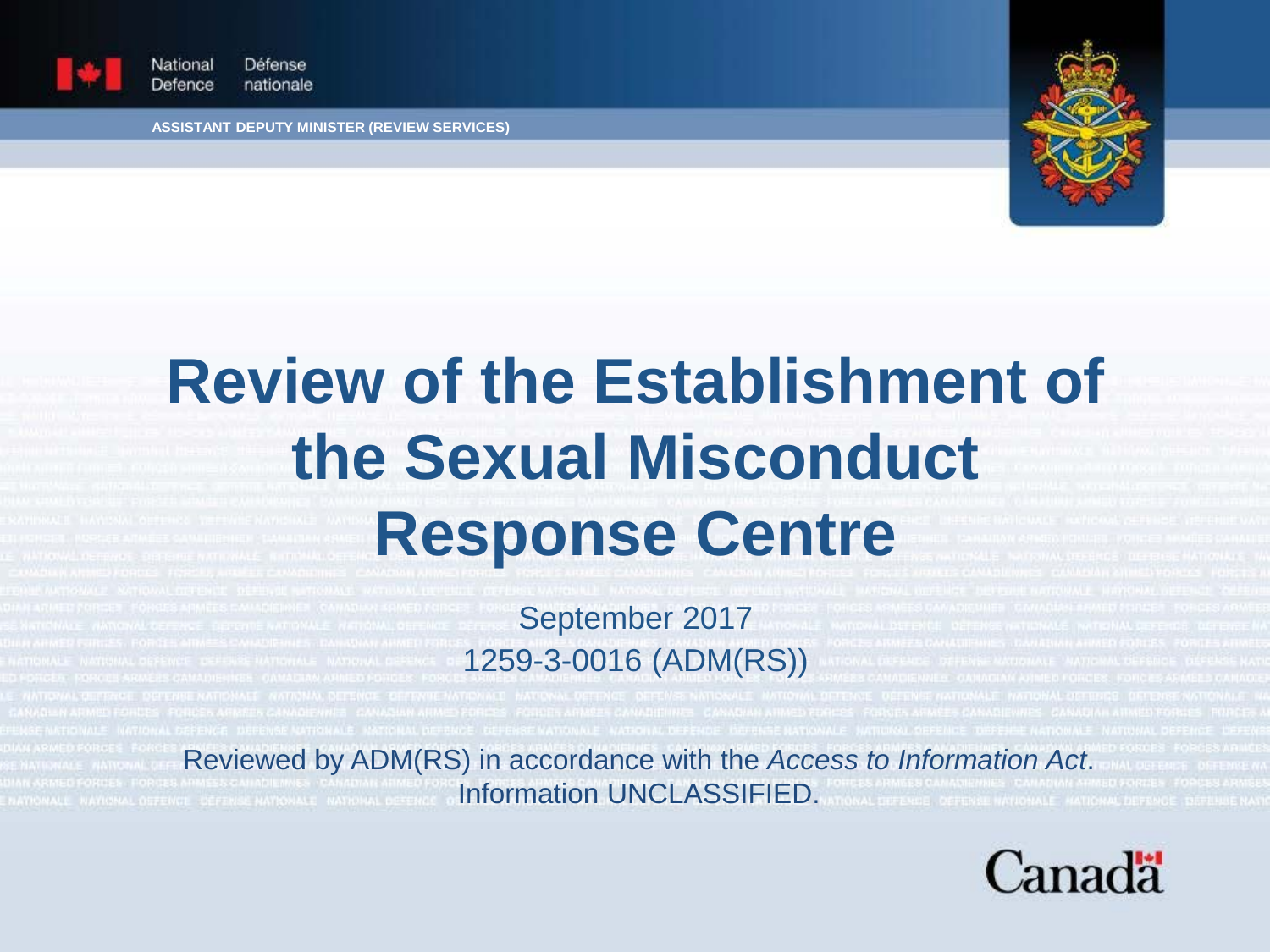

## **Acronyms**

- CAF Canadian Armed Forces
- CDS Chief of the Defence Staff
- CSRT-SM Canadian Armed Forces Strategic Response Team on Sexual Misconduct
- DM Deputy Minister
- DND Department of National Defence
- HISB Harmful and Inappropriate Sexual Behaviour
- OPI Office of Primary Interest
- SMRC Sexual Misconduct Response Centre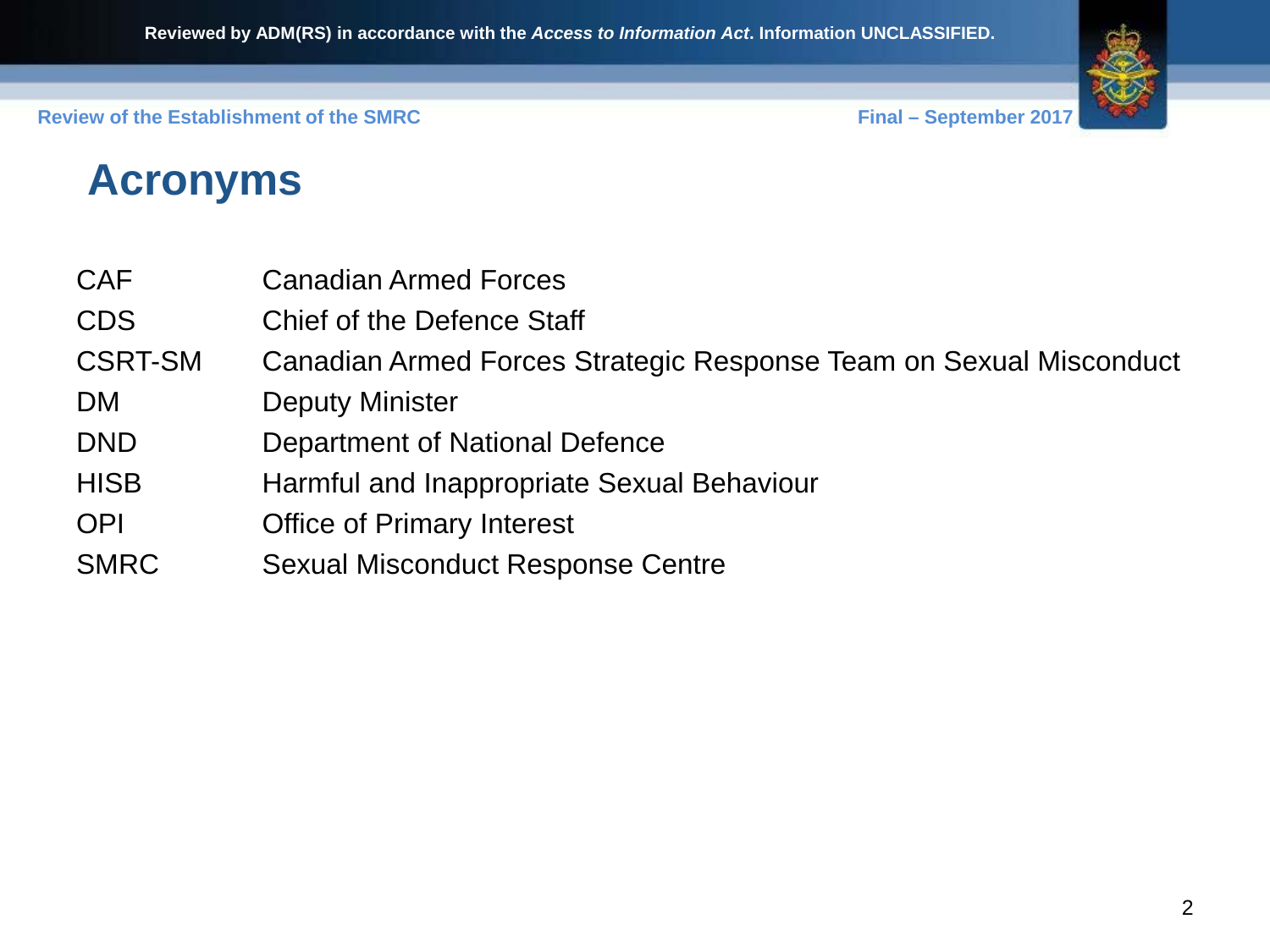

### **Statement of Conformance**

The review findings and conclusions contained in this report are based on sufficient and appropriate evidence gathered in accordance with procedures that meet the Institute of Internal Auditors' *International Professional Practices Framework* for a review level of assurance. The review thus conforms to the International Standards for the Professional Practice of Internal Auditing as supported by the results of the quality assurance and improvement program. The opinions expressed in this report are based on conditions as they existed at the time of the review and apply only to the entity examined.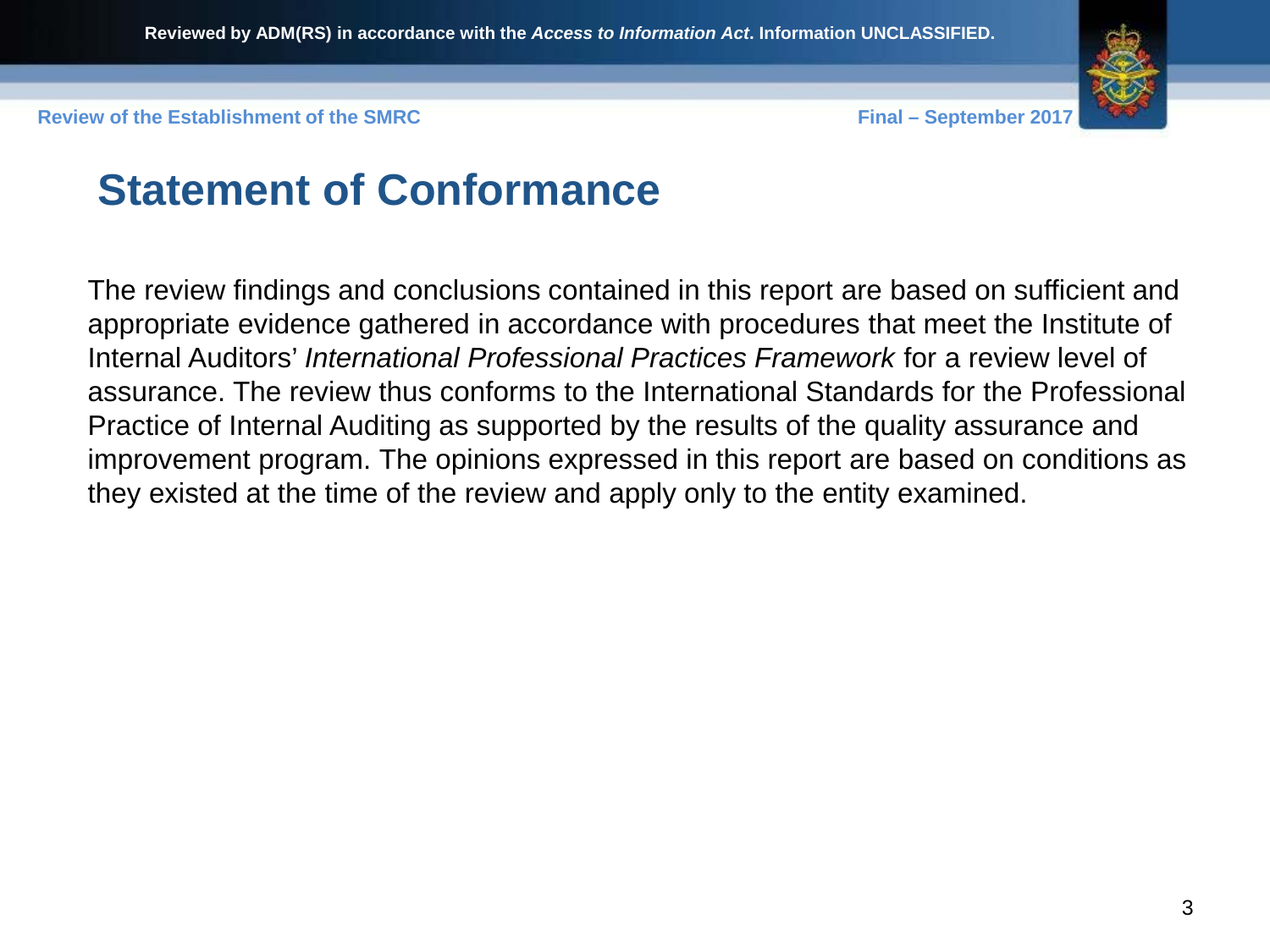## **Definitions**

Various definitions are provided in directives and orders within the Department of National Defence and the Canadian Armed Forces (DND/CAF) to describe sexual misconduct, sexual harassment, sexual assault, etc. The CAF has collated those terms into a single document for study.1 The following definitions are provided for the purpose of this review only.

- **Harmful and inappropriate sexual behaviour (HISB):** Overarching term that covers all forms of inappropriate sexual behaviour. It includes, but is not limited to, actions that perpetuate stereotypes and modes of thinking that devalue members on the basis of their sex, sexuality or sexual orientation; unacceptable language or jokes; accessing, distributing or publishing in the workplace material of a sexual nature, offensive sexual remarks; exploitation of power relationships for the purposes of sexual activity; unwelcome requests of a sexual nature or verbal abuse of a sexual nature, publication of an intimate image of a person without their consent, voyeurism, indecent acts, sexual interference, sexual exploitation and sexual assault.
- **Sexual Assault:** Includes sexual attack, unwanted sexual touching and sexual activity where unable to consent.
- **Sexual Harassment:** Although there is no agreement regarding the definition there is a general consensus based on laws, psychological research and general opinion that are quite consistent. The following are examples of some behaviours that could be considered sexual harassment (note that this is not an exhaustive list):
	- unwanted sexual advances which may or may not be accompanied by threats or explicit or implicit promises.
	- displaying sexist pictures, posters, or sending e-mails related to one of the eleven grounds prohibited under the *Canadian Human Rights Act*...
- **Sexual Misconduct:** This term covers conduct found in the broad spectrum from sexual harassment to sexual assault. To fit into the spectrum, the act or behavior usually has a sexual purpose or is of a sexual or indecent nature. Sexual misconduct includes offences such as sexual assault, indecent exposure, voyeurism and acts involving child pornography.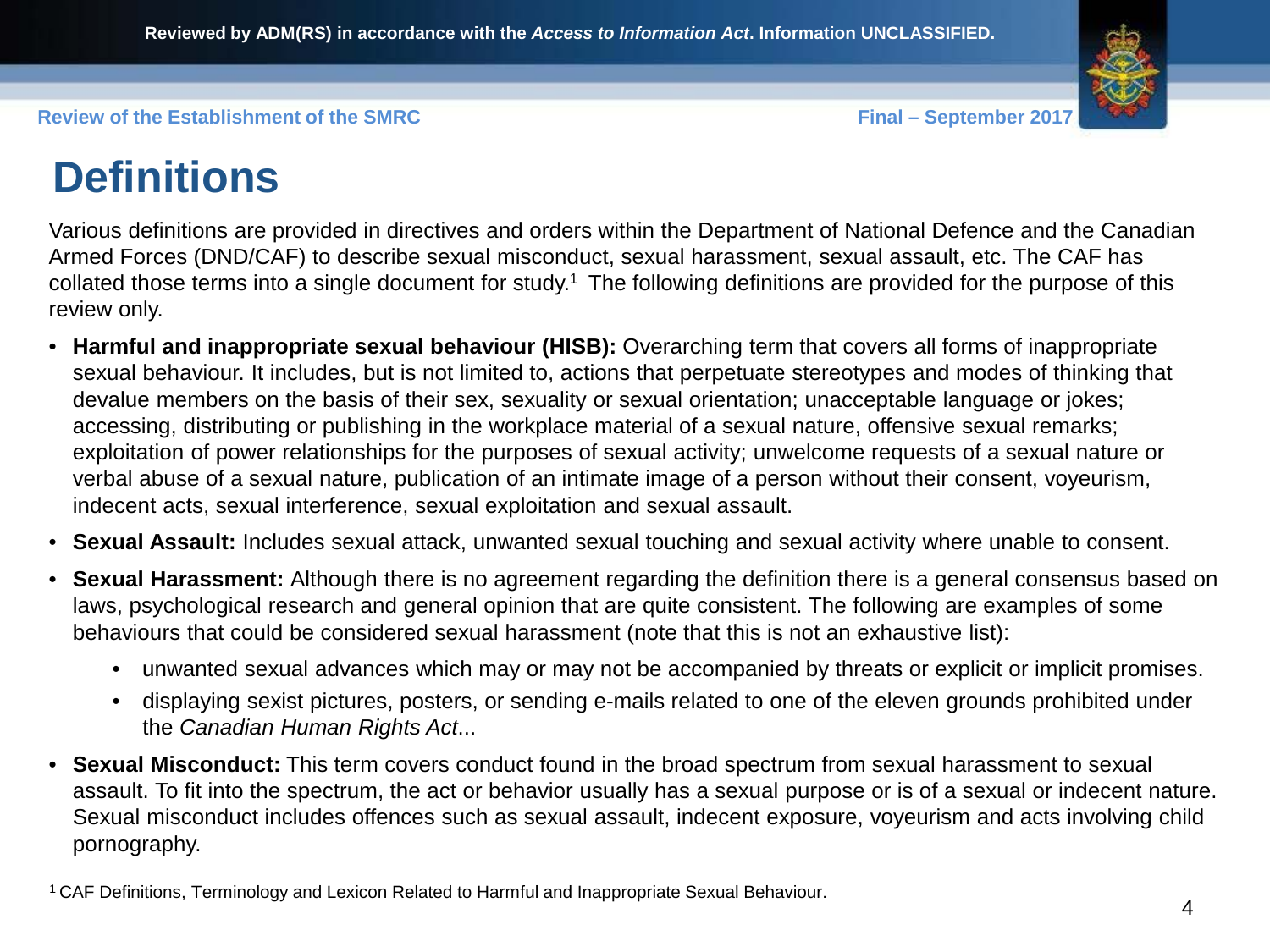## **Context**

- Media has drawn attention to the issue of sexual misconduct that exists within Canadian society and institutions, including the CAF.
- In response, an independent external review was requested by the former Chief of the Defence Staff (CDS). The results were publicly released on April 30, 2015.
- The current CDS, General Jonathan Vance, issued Operation HONOUR in August 2015 with a clear message of zero tolerance: "This is a serious matter…. It stops now. Consider this my first order to all members of the CAF."2 He later emphasized, "I hereby direct that all CAF members found guilty of sexual misconduct … shall be issued with a Notice of Intent to recommend release if the incident occurred after 01 Jan 16."3
- Creating the Sexual Misconduct Response Centre (SMRC) was among the many efforts by the DND/CAF to respond to the call for an independent centre to address issues of HISB.
- The SMRC was initially established in September 2015 as a confidential victim response and support centre. Since that time, the SMRC has evolved and plans to have an updated mandate and associated foundational documentation finalized in 2017.

<sup>2</sup> CDS Message to Canadian Armed Forces on Harmful Sexual Behaviour, July 23, 2015.

<sup>5</sup> 3 Operation HONOUR Fragmentation Order 003 - CDS Direction on Administrative Action, Up to and Including Release, for CAF Members Found Guilty of Sexual Misconduct, December 2016.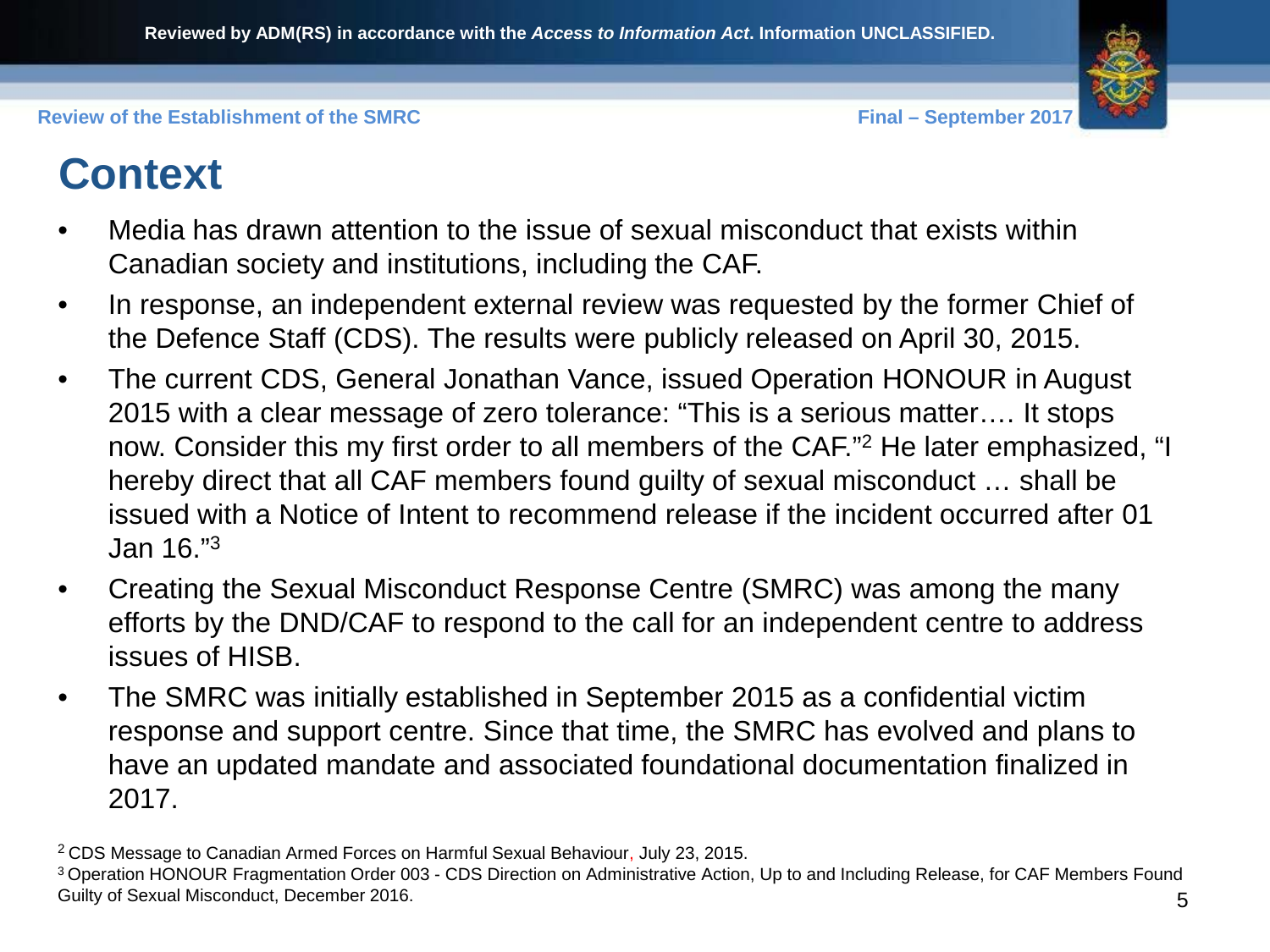## **Context (p.2)**

- The SMRC has the considerable task of ensuring it is responsive to the needs of its client base (i.e., the CAF), while also being responsible as it executes its mandate and provides confidential support to CAF members who have been affected by HISB.
	- Some of the challenges facing the SMRC in executing this task include the following:
		- consultation between the SMRC and the CAF so that both are able to share their needs and advice, while maintaining independence in fact and perception;
		- ensuring that it is clear to all stakeholders that the Deputy Minister (DM) is the final approving authority for all SMRC foundational documentation as it pertains to the business of SMRC; and
		- having a documented and understood definition of independence for its operation and governance.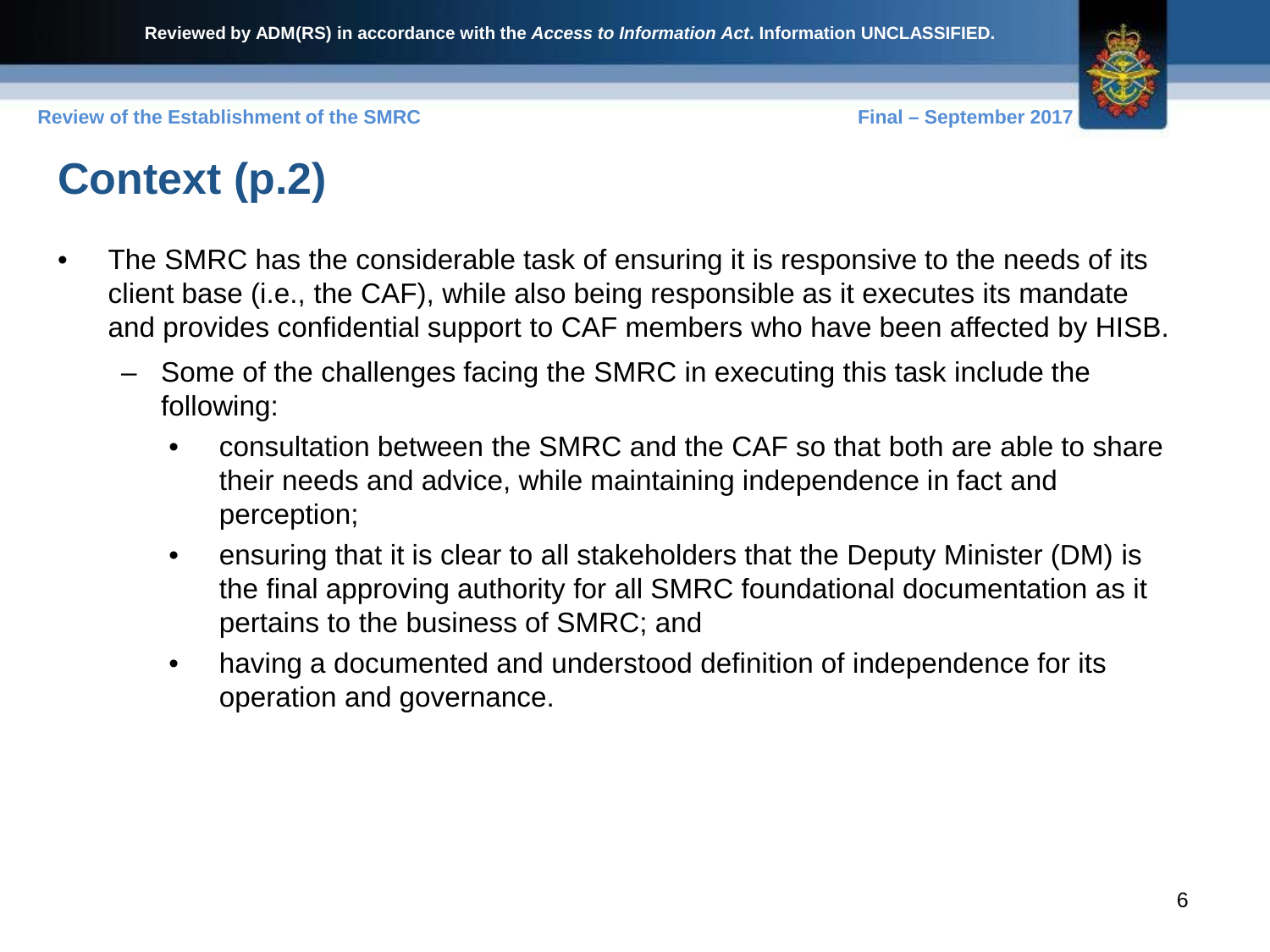



## **Objective, Criteria and Scope**

The objective of this review was to assess whether effective governance structures and processes are in place for the establishment of the SMRC.

#### **Criteria**

- Effective oversight bodies exist to oversee and support the functions of the SMRC.
- Authorities, roles and responsibilities of the SMRC are clearly defined and communicated.
- Performance measures are in place to enable and support the SMRC.

#### **Scope**

- This was a directed review that focused on the responsibilities of the SMRC in providing victim support as part of the effort to address HISB. A formal risk assessment was not conducted due to the directed nature and short timeframe associated with this review.
- The review considered the independence of SMRC in relation to its mandate.
- The period under review consisted of activities related to SMRC planning considerations as early as April 2015 until the review's conduct end-date in February 2017.

#### **Out of Scope**

• The tasks of Operation HONOUR and the responsibilities of the CAF Strategic Response Team – Sexual Misconduct (CSRT–SM). Many of the tasks to support progress on recommendations stemming from the External Review Report,<sup>4</sup> widely known as the Deschamps Report, are under the responsibility of the CSRT-SM and various CAF organizations. Confirmation of their progress was not the subject of this review.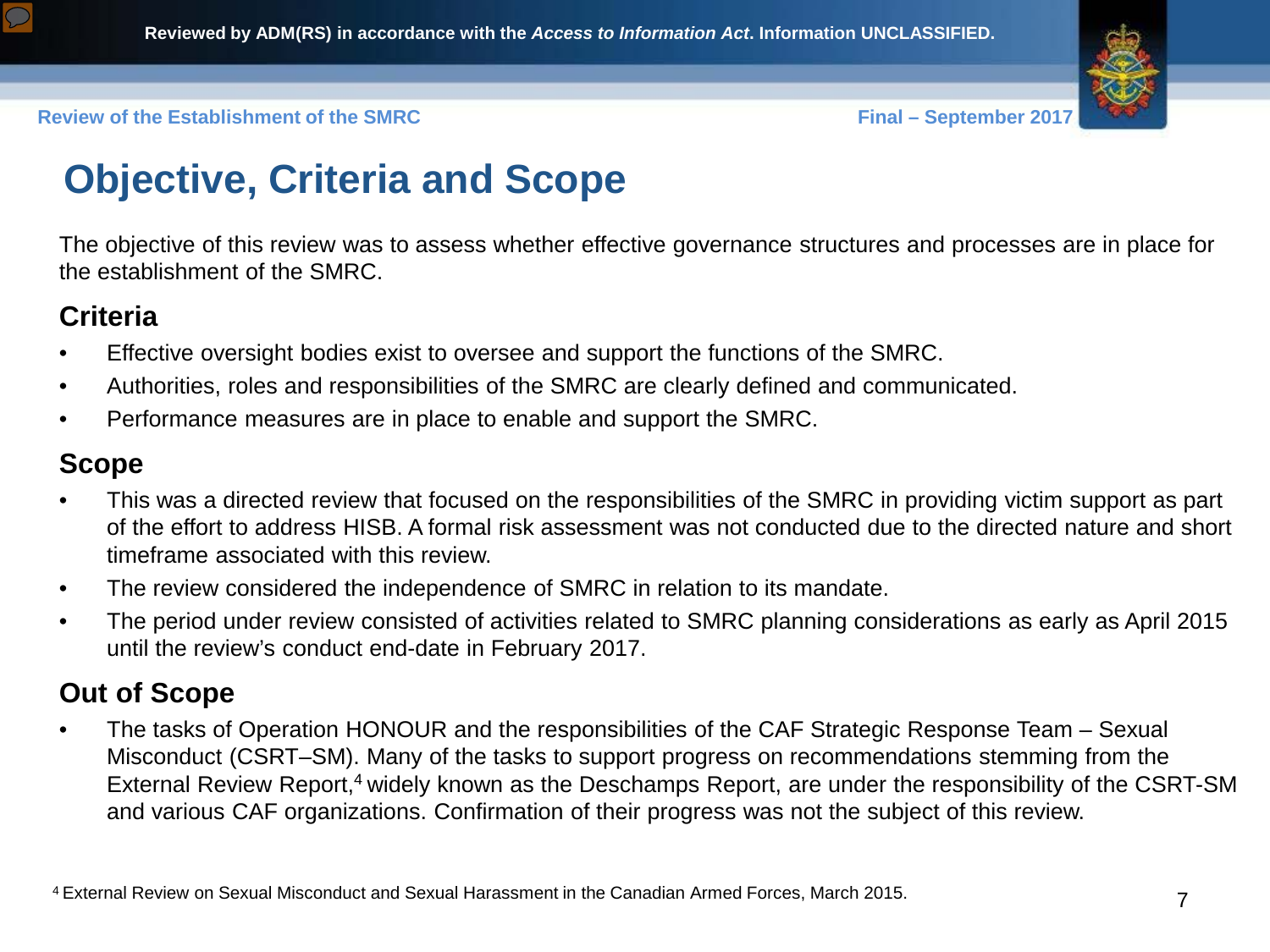

#### **Background─External Review and Response**

- A former Supreme Court of Canada Justice, Madame Marie Deschamps, conducted an external review into sexual harassment and sexual misconduct in the CAF between June 2014 and March 2015.
	- Her mandate was to examine CAF policies, procedures and programs in relation to sexual harassment and sexual assault.
	- The External Review Report resulted in ten recommendations, which focused on creating an independent centre outside of the chain of command that would be the central resource for addressing sexual misconduct.
	- The CDS received the External Review Report on March 27, 2015.
- The CAF CSRT–SM was established in February 2015, proactively, under CDS authority within the chain of command through Chief Military Personnel. This was done prior to the release of the External Review Report to achieve the following:
	- enhance operational readiness by eliminating to the extent possible, incidents and impacts of HISB; and
	- develop an action plan to address the ten recommendations made by Madame Deschamps and oversee the implementation of the tasks of Operation HONOUR.
- An External Advisory Council was also considered to allow external members to offer "high quality, well informed, innovative, dynamic and objective advice and perspectives to the CAF"5 and the SMRC on sexual misconduct.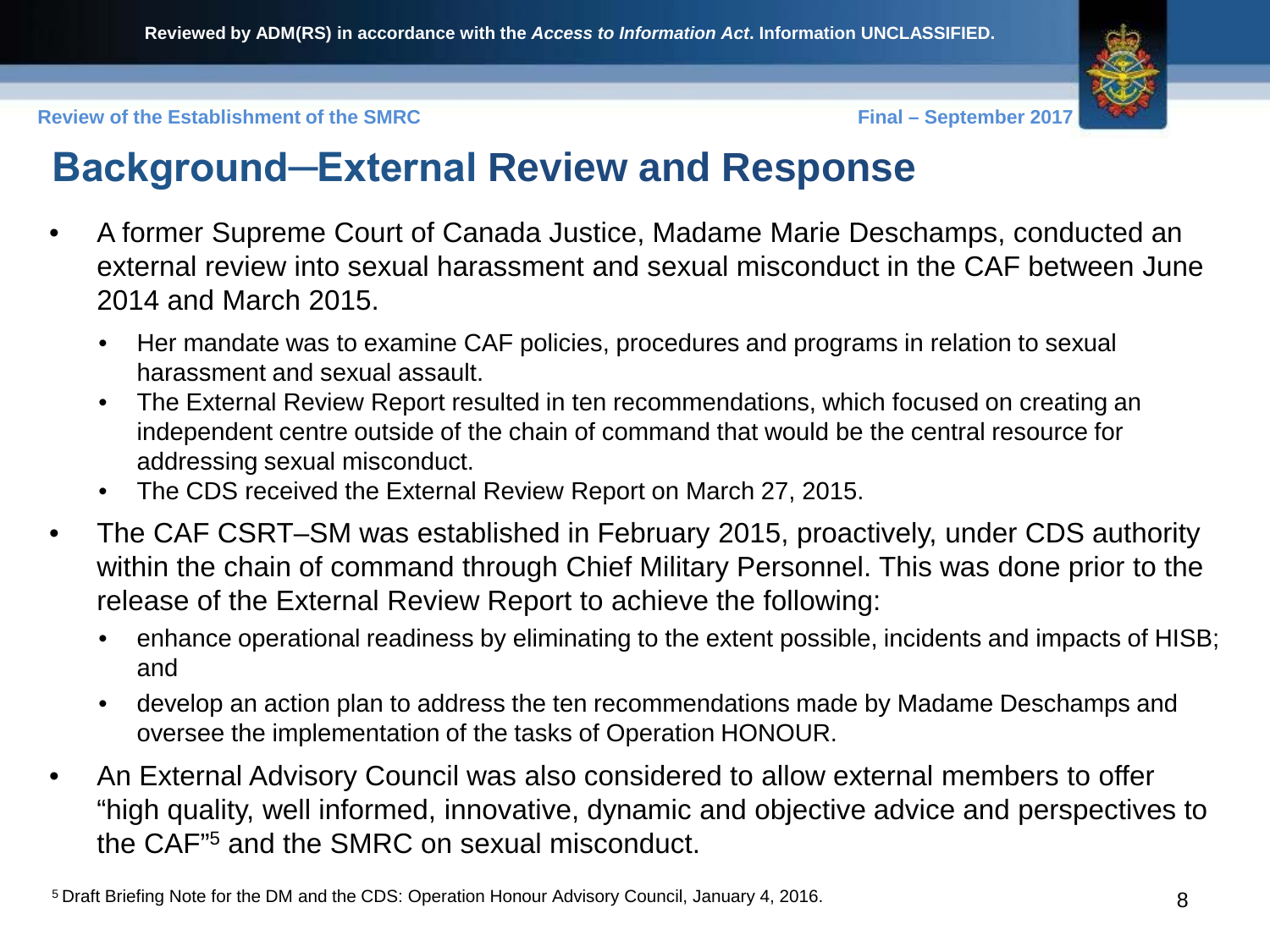

## **Background─SMRC**

- The SMRC was initially established in September 2015 to provide confidential victim support, including empathetic listening and information, and facilitated access to resources for members of the CAF who experienced or had been affected by any facet of HISB.
	- A plan is being developed to implement a 24/7 operating model. At the time of the review, the hours were limited to 0700 to 2000.<sup>6</sup>
	- Clientele is currently limited to CAF members, both Regular and Reserve Force. However, consideration may be given in the future to expanding clientele and services.
	- The External Review Report recommended that an independent centre be created to manage seven key activities: victim support, prevention, coordination and monitoring of training, receipt of reports, monitoring of accountability, research and collection of data.
		- Although the SMRC's interim scope of services has been focused on confidential victim support by telephone or email from a central location, its scope is expected to evolve as the organization matures to potentially include other roles and responsibilities.
- As a result of accelerating the establishment of the SMRC in September 2015, staff and counsellors were initially recruited through short-term staffing options such as internal assignments and casual employment. Bringing stability to its current organizational model was recognized as a pressing priority by the SMRC during the review.
- With the SMRC being a new organization, reporting to the DM, it requires its own administration and support functions. At the time of the review, SMRC was working to complete hiring processes and finalize staffing of these functions.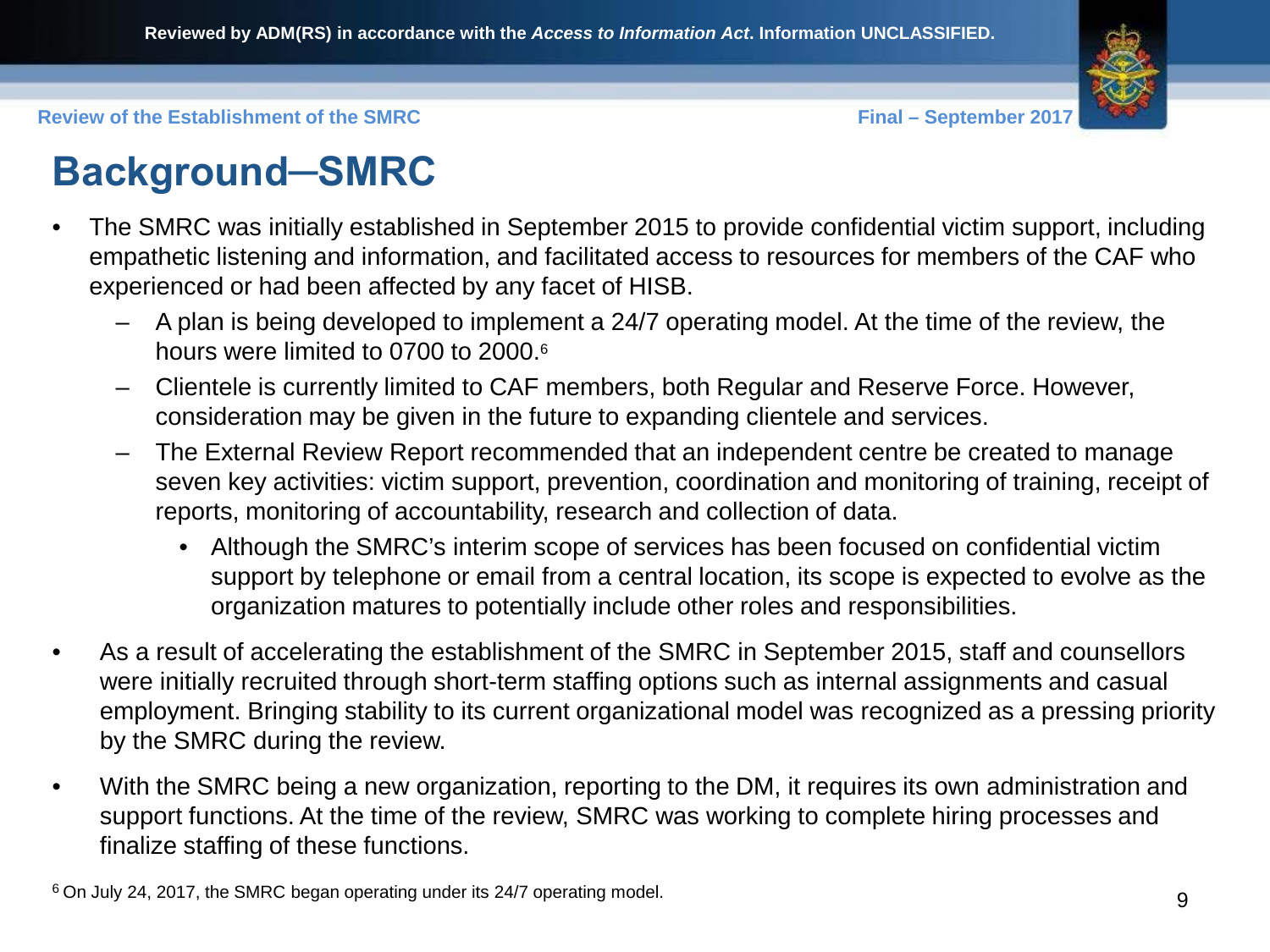

#### **Background─External Review Report**

As summarized in Table 1, of the seven activities identified in the External Review Report, the SMRC is, on an interim basis, mandated to focus solely on confidential victim support. The other activities are delivered by other organizations and have not been assessed as part of this review.

| <b>Activity</b>                                                    | <b>Description of Activities</b>                                                                                                                                                                       | <b>OPI</b>                            |
|--------------------------------------------------------------------|--------------------------------------------------------------------------------------------------------------------------------------------------------------------------------------------------------|---------------------------------------|
| <b>Victim Support</b>                                              | Provide supportive counselling and facilitate victim support offered by other partners to individual<br>callers.                                                                                       | <b>SMRC</b>                           |
|                                                                    | Advocate, provide emotional support and coordinate victim support services offered by other<br>partners.                                                                                               | CSRT-SM / SMRC<br>(under development) |
| <b>Prevention</b>                                                  | Increase awareness of HISB, (e.g., leaders involvement).                                                                                                                                               | CSRT-SM                               |
| <b>Coordination and</b><br><b>Monitoring of</b><br><b>Training</b> | Coordinate mandatory, stand-alone training for CAF members. Monitor the training progress of all<br>members.                                                                                           | CSRT-SM                               |
| <b>Report Receiving</b>                                            | Receive formal and informal complaints on sexual assault and sexual harassment.                                                                                                                        | Various <sup>7</sup>                  |
| <b>Monitoring of</b><br><b>Accountability</b>                      | Follow-up on complaints including case status, outcomes and statistics.                                                                                                                                | Various <sup>7</sup>                  |
| <b>Research</b>                                                    | Conduct research and studies on education, training, polices and practices by other domestic and<br>international organizations.                                                                       | Various <sup>7</sup>                  |
| <b>Collection of Data</b>                                          | Prepare annual report on the number of reports made, complaints filed and charges laid, the status of<br>investigative procedures, as well as the outcome of complaints by year, unit and environment. | Various <sup>7</sup>                  |

**Table 1. External Review Report Activities.** This table identifies the seven key activities recommended by the External Review Report for a centralized independent centre to oversee, and it lists the OPIs that are currently responsible for the related activities.

<sup>7</sup> Various can include CSRT-SM, SMRC, Military Police, other CAF organizations and other external organizations.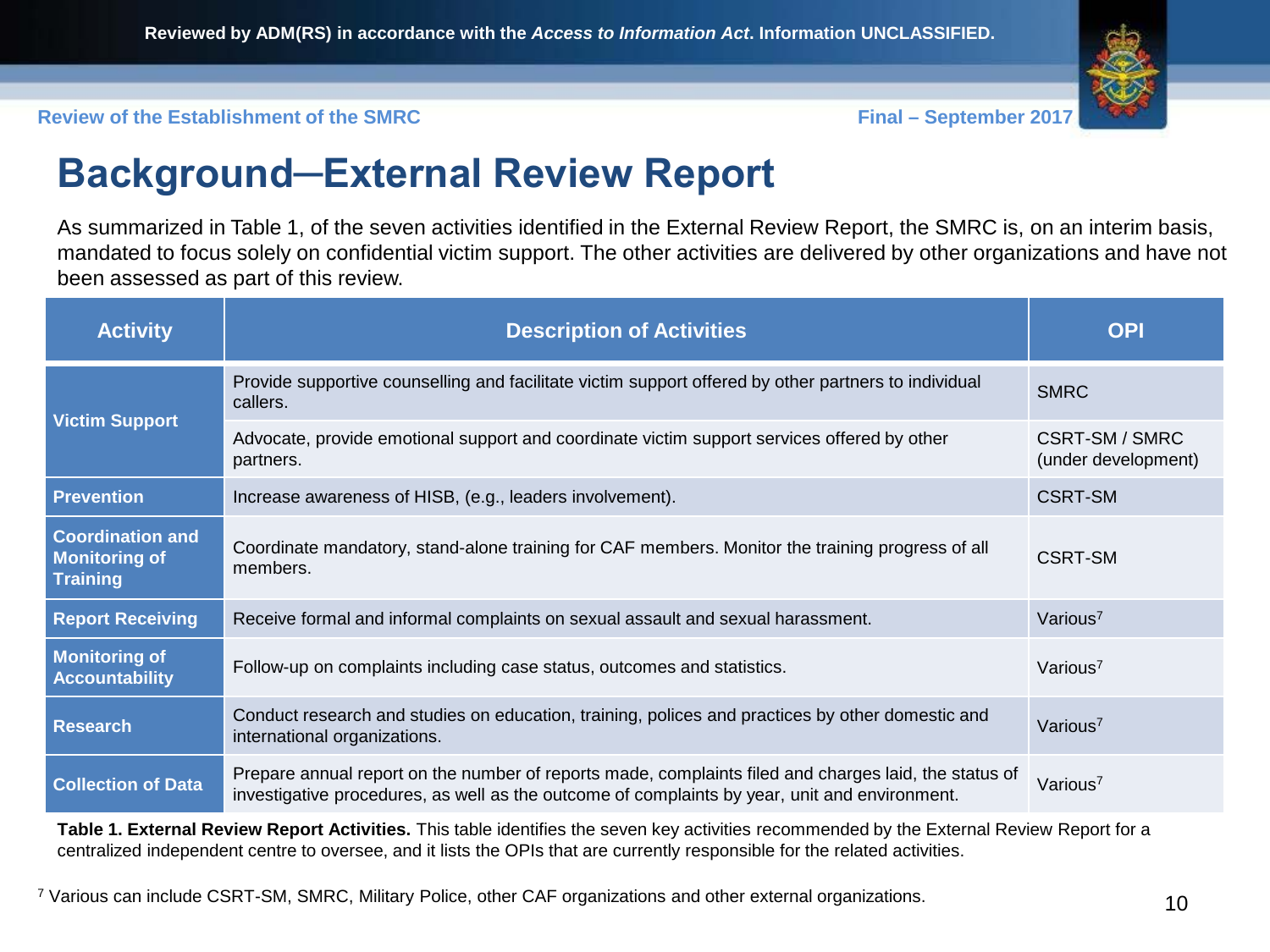

#### **Background─Other Services Available**

Beyond the services offered by the SMRC, there are other resources<sup>8</sup> available for CAF victims of HISB as seen in Table 2. Civilian members use civilian agencies, resources and authorities.

| <b>Resource</b>                                                      | <b>Service Offered</b>                                                                                                                                                                                                                       |
|----------------------------------------------------------------------|----------------------------------------------------------------------------------------------------------------------------------------------------------------------------------------------------------------------------------------------|
| <b>CAF Health Services Clinics</b>                                   | Access to information about health services including medical care, mental<br>health support, etc.                                                                                                                                           |
| <b>CAF Member Assistance Program</b>                                 | A voluntary and confidential counselling service that provides short-term<br>counselling services for those in need.                                                                                                                         |
| Chaplains                                                            | Religious or spiritual advice.                                                                                                                                                                                                               |
| Military Police Victim Assistance Program                            | A national program committed to increasing the Military Police's focus on<br>victims of crime.                                                                                                                                               |
| The Integrated Complaints and Conflicts<br><b>Management Program</b> | Envisioned as being the process of choice for the management of<br>complaints relating to all forms of inappropriate behaviour.                                                                                                              |
| National Defence and Canadian Forces<br>Ombudsman                    | The office is a direct source of information, referral and education for the<br>men and women of the DND/CAF. Its role is to help individuals access<br>existing channels of assistance or redress when they have a complaint or<br>concern. |

**Table 2. Other Services Available.** This table identifies some of the additional resources that are available for CAF members who are victims of HISB.

8 Military Family Services: You're Not Alone – Connecting Military Families to Mental Health and Social Wellness Programs, 2014; CANFORGEN 185/16 Vice Chief of the Defence Staff 017/16 131921Z OCT 16; and Ombudsman's Office http://www.ombudsman.forces.gc.ca/en/ombudsmanabout-us/mission-mandate.page. Last consulted on 17 February, 2017.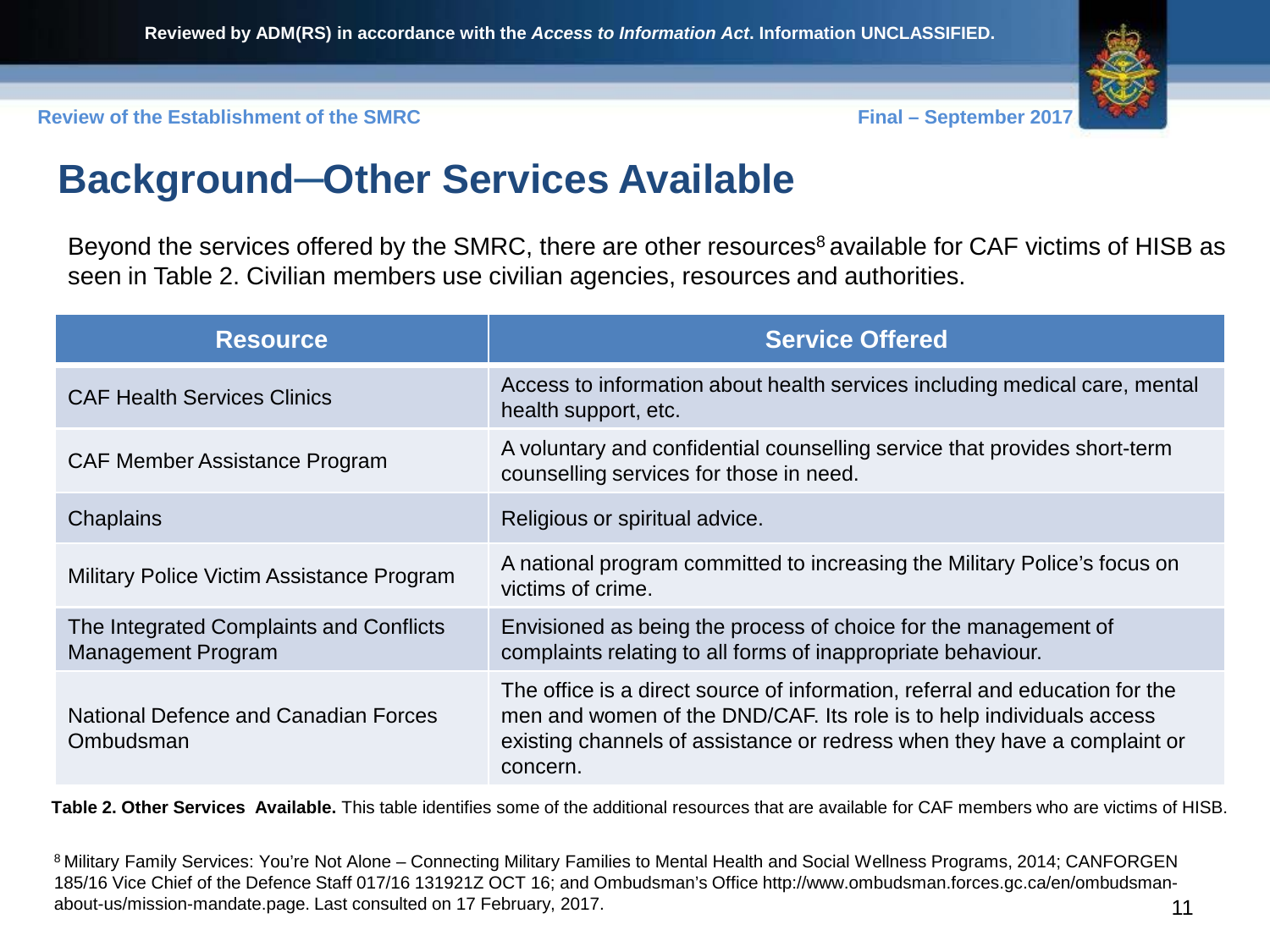

## **Observation: Independence and Responsiveness**

The SMRC reports directly to the DM and operates outside of the chain of command. In addition, measures are in place to protect the confidentiality of victims. While it is essential that the SMRC be independent in fact and perception to victims and stakeholders, it is also necessary to be responsive to the needs of the CAF. To accomplish this, the SMRC will need to establish appropriate mechanisms and parameters to engage the CAF and other stakeholders.

- It is important to note that victim confidentiality is a key element of SMRC operations.
	- − Counsellors are physically separated from other SMRC offices to protect victim privacy; and
	- − Standard operating procedures were drafted on confidentiality and disclosures to provide guidance to counsellors.
		- SMRC staff are responsible for protecting personal information disclosed by individuals who contact the centre in accordance with the applicable federal legislation, Treasury Board policies and DND directives; and
		- SMRC staff are provided with guidelines for protecting personal information.
- It is critical for the SMRC to be responsive to the needs of the CAF and to be responsible in how it executes its mandate, maintains victim confidentiality and provides information and advice on issues and trends. While the SMRC is set up to operate independently, there is a risk that CAF members could perceive some of the collaboration between SMRC and the CAF as limiting its independence.
	- In order to increase CAF members' understanding of the difference between the roles of CSRT-SM and SMRC, CSRT-SM requested to be in attendance when SMRC provides briefing sessions to base staff. Without proper alignment and coordination of both the SMRC and CSRT-SM's communication and other strategies, there is a risk that this could be perceived as limiting the independence of the SMRC. 2012 12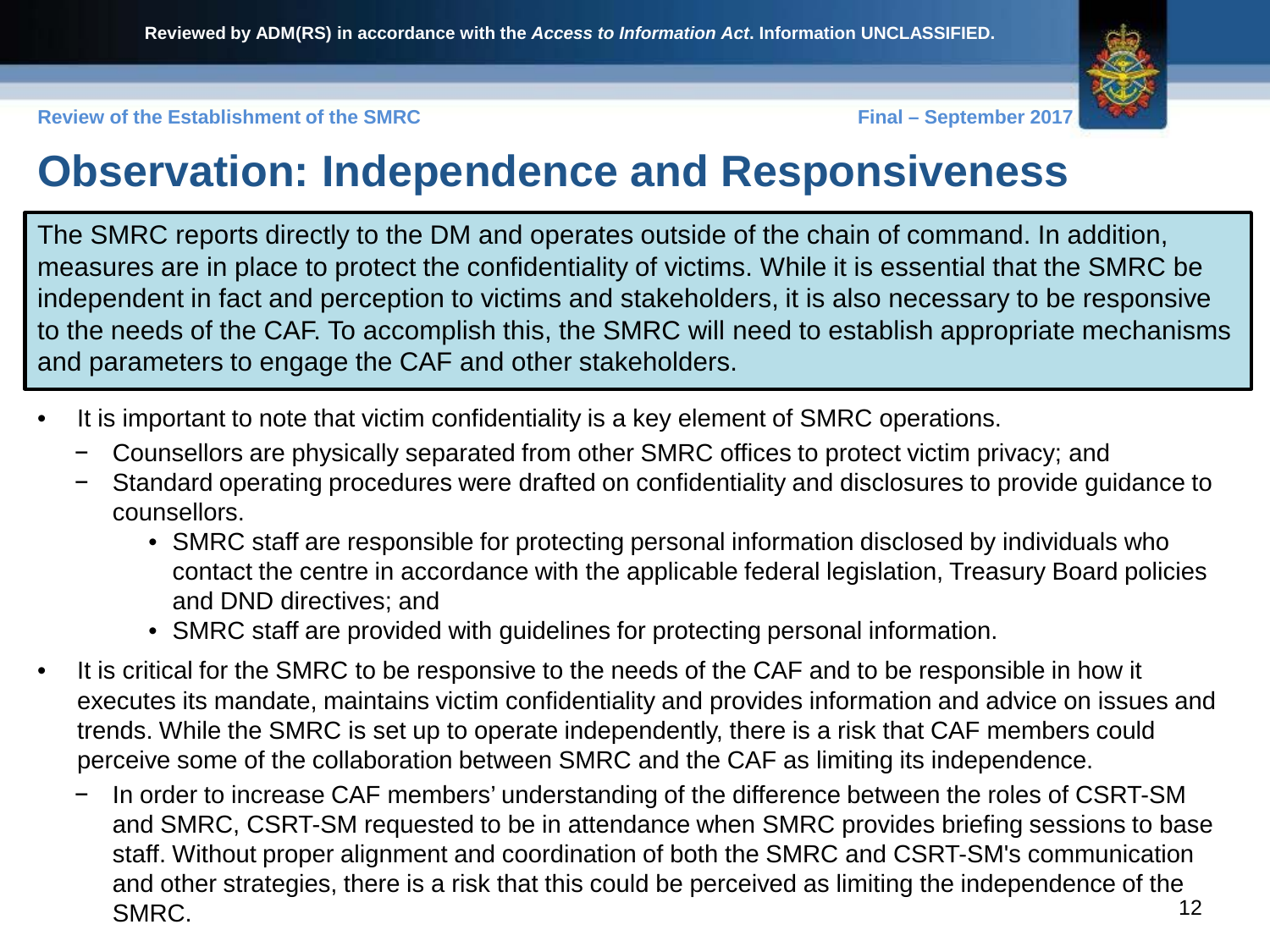

## **Observation: Governance**

SMRC governance ensures independence from the chain of command through a direct reporting relationship to the DM. The DM is the final approval authority for all SMRC business. The plans to finalize SMRC's foundational documentation are largely on track. A review of the draft documentation identified areas that could be improved, such as the definition of roles and responsibilities and the performance measurement strategy.

- At the time of the review, CAF stakeholders were reviewing and requesting changes to foundational documentation.
	- The draft SMRC Charter, which is deemed to be a key foundational document, has been reviewed by CSRT-SM, who requested changes and additional content, such as service agreement elements. However, the review noted that the final approval of this and other documents remains under the authority of the DM.
	- It has also been proposed that SMRC use existing governance bodies such as the Canadian Forces Personnel Management Council and the Armed Forces Council. However, the review observed that the use of such CAF-led governance bodies would not fully support the independence of the SMRC or its perception thereof, and it would not be aligned with the SMRC's current accountability to the DM. Engagement with these bodies may be useful in order to be responsive to CAF needs and to provide feedback to and obtain feedback from the CAF. However, the review acknowledges that the final authority rests with the DM.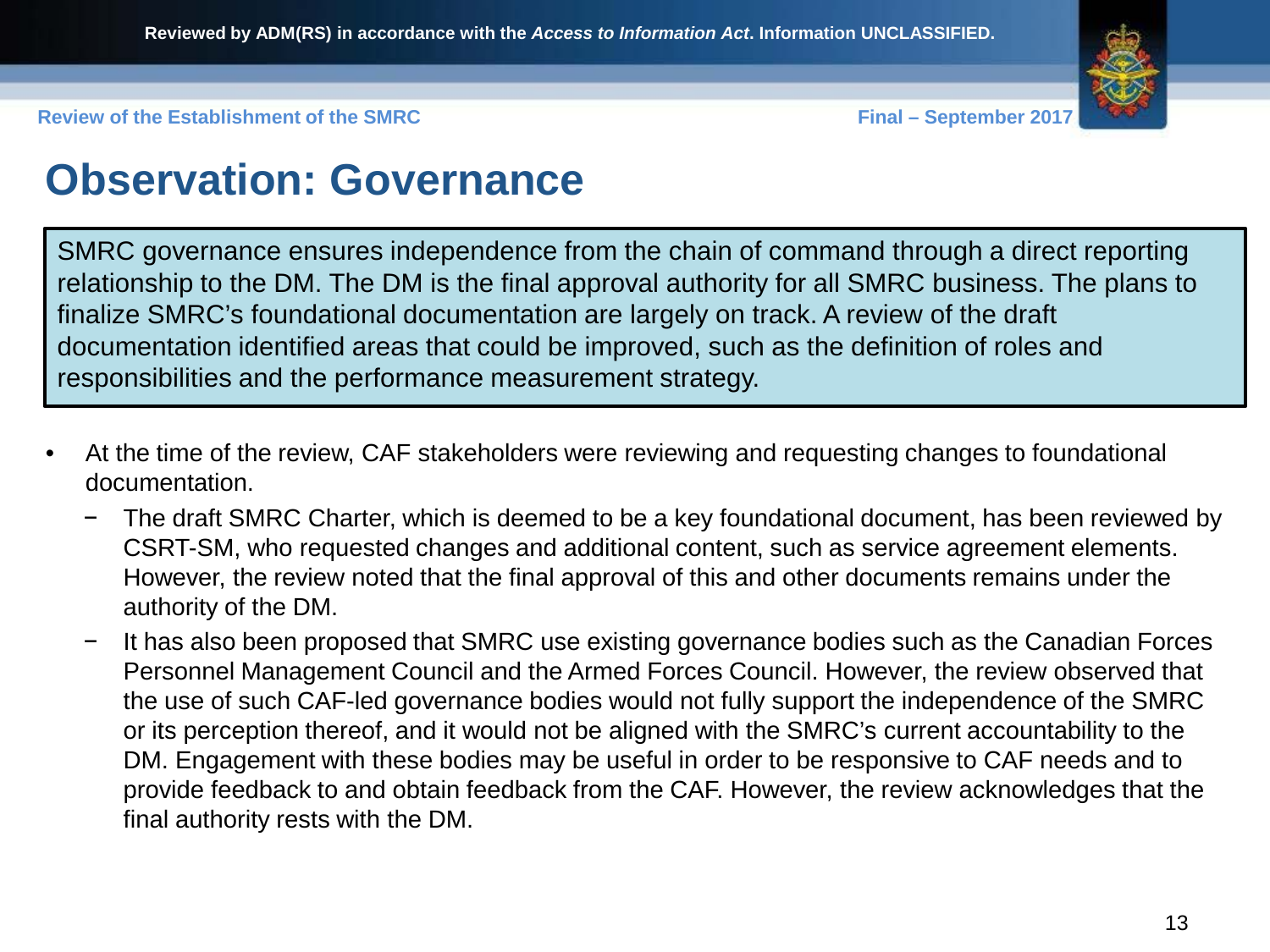

## **Observation: Governance (p.2)**

- Foundational documentation to define SMRC's accountabilities, responsibilities and authorities and to guide its business strategy had been drafted at the time of the review but required some improvement. Effective planning will assist the SMRC to demonstrate how it can achieve its organizational strategic goals.
	- The draft SMRC document that defines its role would benefit from including key elements such as roles and responsibilities, accountability, authority and a definition of independence.
	- − The draft Accountabilities, Responsibilities and Authorities Framework for the SMRC executive director should include the expected key deliverables and defined functional authorities.
	- − Other foundational documentation that was in development during the review would also benefit from additional information (i.e., the Integrated Business Plan and the Performance Measurement Strategy).
		- For example, based on the performance measurement documentation assessed at the time of review, inconsistencies between documents were noted, and details on how the SMRC would measure its indicators were incomplete.
- An External Advisory Council will be established to "advise the DM and the CDS in leveraging Canadian expertise, experience and lessons learned from the private and public sector in support of Operation HONOUR activities to address and eliminate HISB."9 The supporting documentation for the concept of the External Advisory Council was initially drafted in December 2015 and is in the process of being finalized.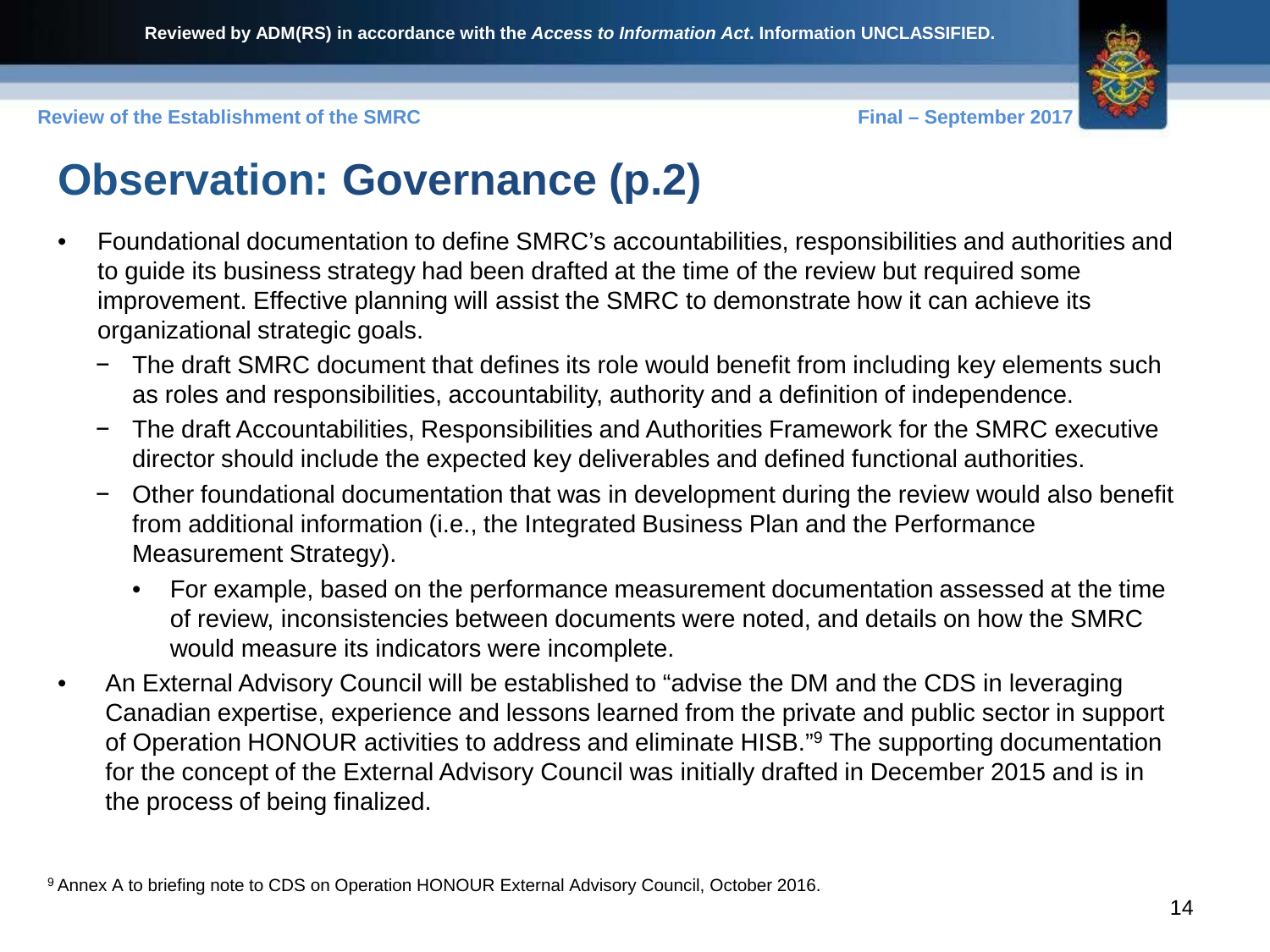

## **ADM(RS) Recommendations**

In order for the SMRC to more effectively deliver its mandate, it is recommended that it do the following:

1. Finalize and obtain DM approval, with any necessary or required input from the CAF and other stakeholders, for its foundational documentation. While finalizing this documentation, the SMRC should do the following:

- refine its scope in light of intentions to further evolve its services;
- establish appropriate mechanisms and parameters to engage the CAF and other stakeholders to provide information and advice on issues and trends and to enable the SMRC to operate effectively and independently, while recognizing the final approval authority of the DM;
- clarify its roles and responsibilities and provide a definition of independence;
- enhance its business planning documentation and finalize a performance measurement framework;
- promulgate its mandate; and
- align with other stakeholders.

#### **OPI:** SMRC

2. Finalize the establishment of the External Advisory Council with clearly defined and agreed upon terms of reference to ensure maximum benefit to both the SMRC and the CAF.

**OPI:** SMRC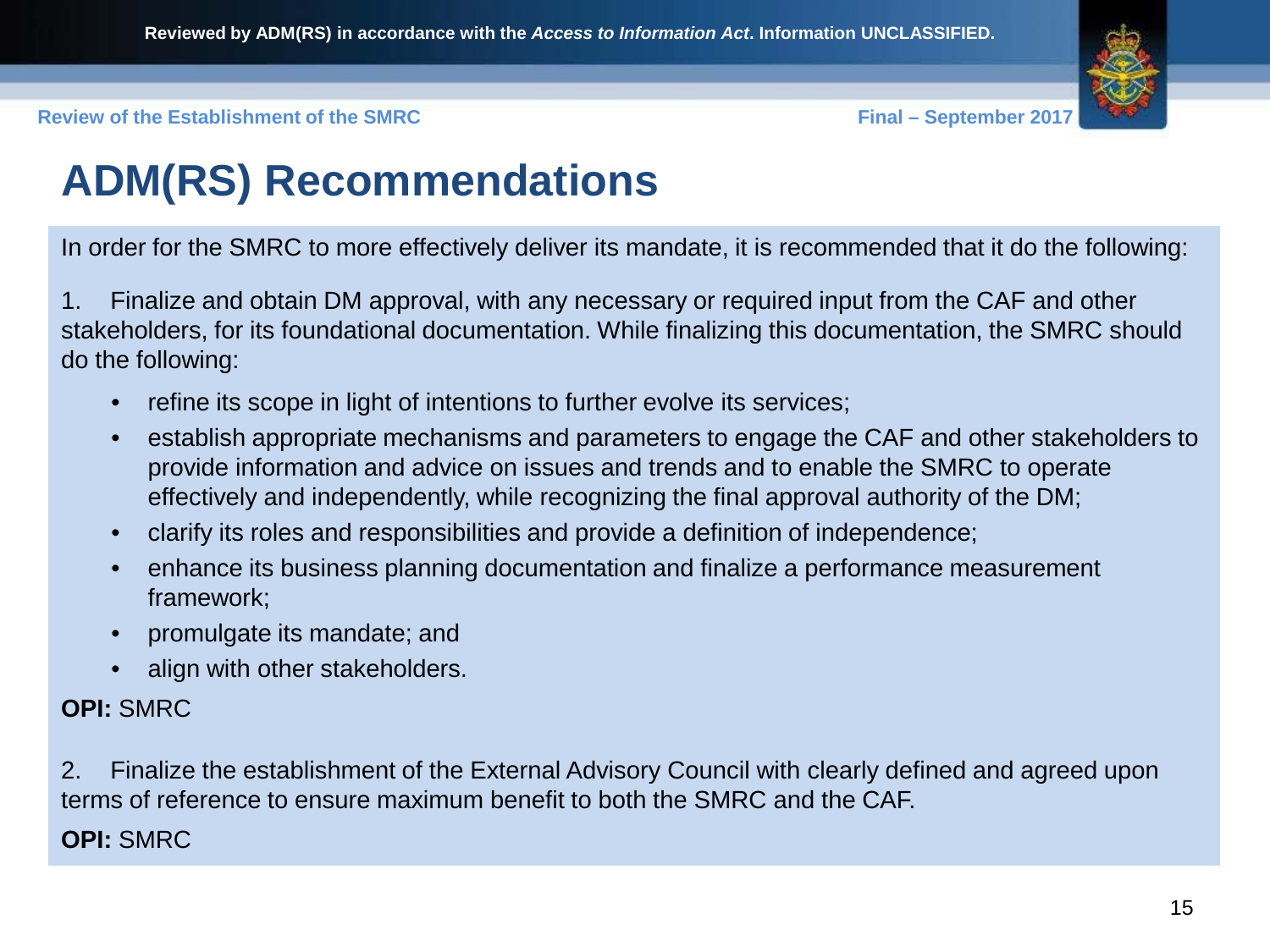

### **Conclusion**

SMRC governance ensures independence from the chain of command through a direct reporting relationship to the DM. The DM is the final approval authority for all SMRC business. In addition, mechanisms are in place to protect victim confidentiality.

A documented governance framework will clarify SMRC's evolving mandate and allow for mechanisms and parameters for SMRC to provide expertise and advice to the CAF, as well as obtain feedback from the CAF. Finalizing and obtaining DM approval of the fundamental SMRC documentation will also provide for more effective governance structures and processes by providing effective oversight and a supportive performance measurement framework. Finally, by ensuring proper alignment and clear understanding of CAF and SMRC roles and responsibilities, it will support SMRC's evolution and independence while it continues to mature and address sexual misconduct issues within the organization.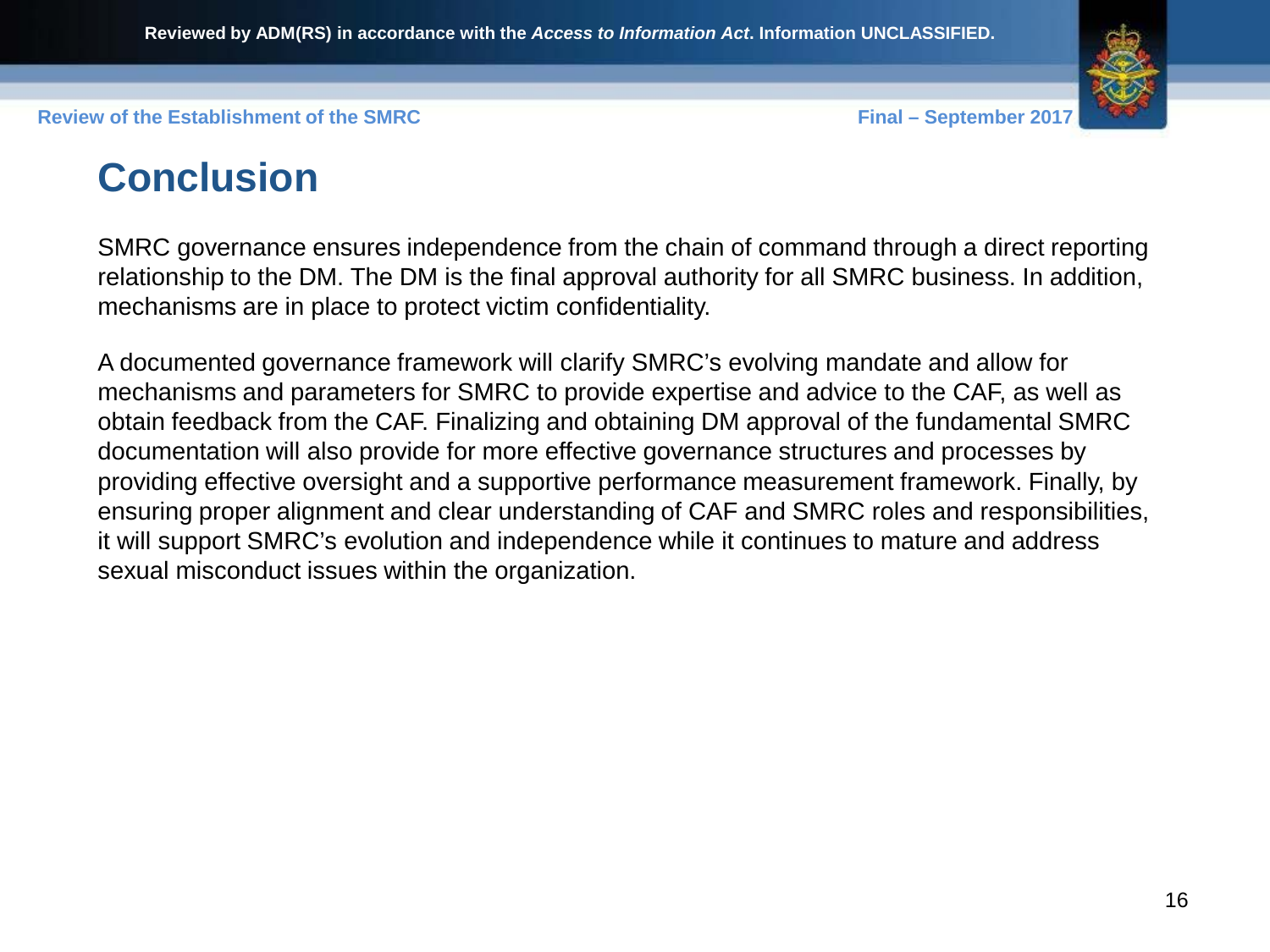## **Annex A**─**Management Action Plan**

#### **ADM(RS) Recommendation**

**1. It is recommended that the SMRC finalize and obtain DM approval, with any necessary or required input from the CAF and other stakeholders, for its foundational documentation. While finalizing this documentation, the SMRC should do the following:**

- **refine its scope in light of intentions to further evolve its services;**
- **establish appropriate mechanisms and parameters to engage the CAF and other stakeholders to provide information and advice on issues and trends and to enable the SMRC to operate effectively and independently, while recognizing the final approval authority of the DM;**
- **clarify its roles and responsibilities and provide a definition of independence;**
- **enhance its business planning documentation and finalize a performance measurement framework;**
- **promulgate its mandate; and**
- **align with other stakeholders.**

| <b>Management Action Plan</b>                                                                                                                                                                                                                                                                                                                                                                                                                                                                                                                                                                                                                                                                                                                                                                                                                           | <b>Target</b><br><b>Completion</b><br><b>Date</b> |
|---------------------------------------------------------------------------------------------------------------------------------------------------------------------------------------------------------------------------------------------------------------------------------------------------------------------------------------------------------------------------------------------------------------------------------------------------------------------------------------------------------------------------------------------------------------------------------------------------------------------------------------------------------------------------------------------------------------------------------------------------------------------------------------------------------------------------------------------------------|---------------------------------------------------|
| The SMRC accepts this recommendation and will finalize its foundational documents, consult with the CDS on<br>content, and obtain approval from the DM for the following:                                                                                                                                                                                                                                                                                                                                                                                                                                                                                                                                                                                                                                                                               |                                                   |
| • A newly developed document entitled, "The Commitment to Members," that describes what CAF members<br>can expect when they contact the SMRC.<br>• An updated Mandate document that will define independence as it pertains to the operation and governance<br>of the Centre, outline roles and responsibilities and specify the mechanisms through which the SMRC will<br>both provide information to and obtain input from the CAF. The Mandate will include a revised scope of<br>functions and duties consistent with intentions to evolve its services. It will also explain the relationship of the<br>SMRC with other stakeholders. The updated Mandate and the Commitment to Members will be promulgated<br>across the DND/CAF. An interim date of completion for the updated Mandate and Commitment to Members<br>documents is September 2017. | Nov 2017                                          |
| • A Performance Measurement Framework will be developed, and business planning documentation will be<br>enhanced by November 2017.                                                                                                                                                                                                                                                                                                                                                                                                                                                                                                                                                                                                                                                                                                                      | 17                                                |